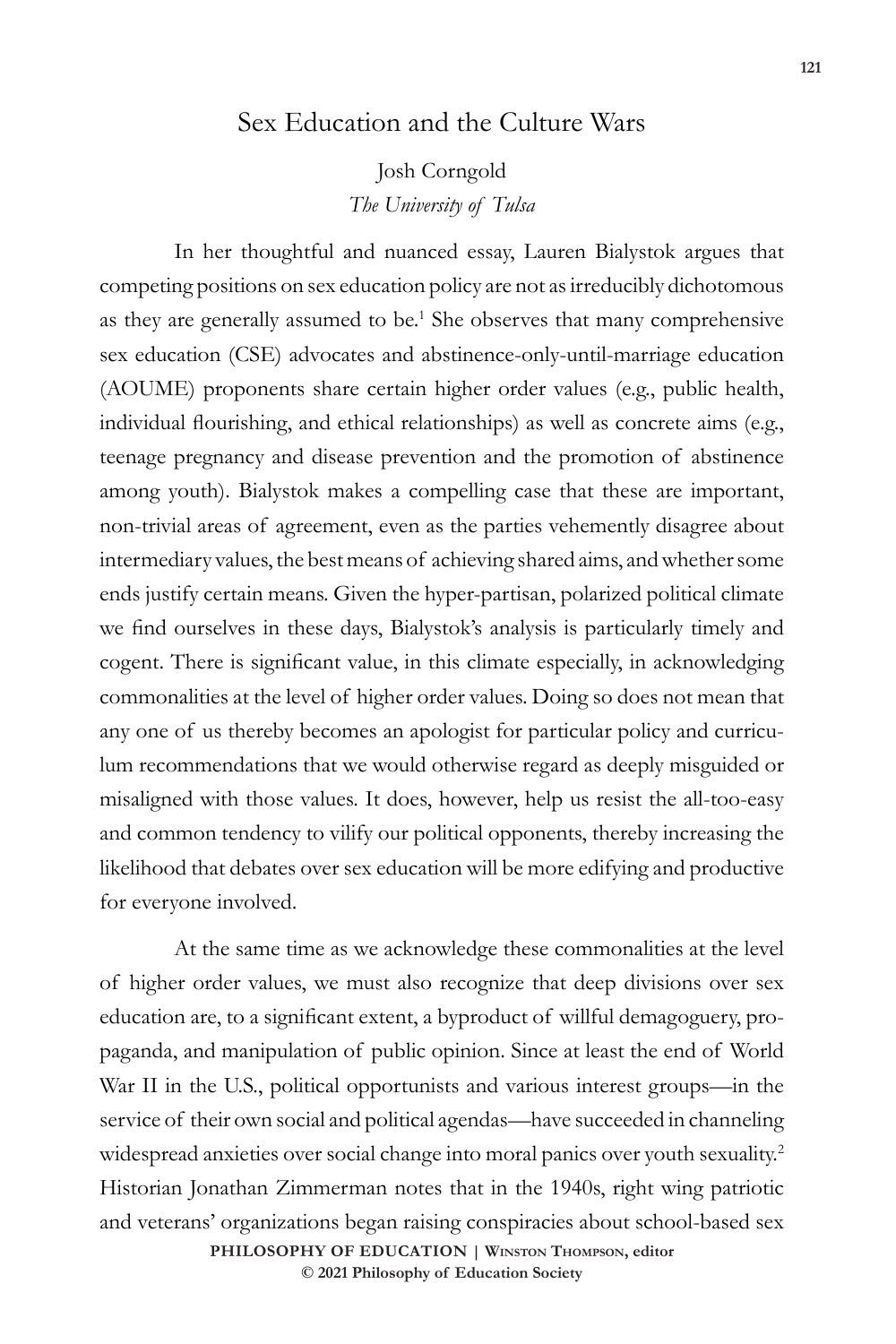education, which they depicted as a Soviet plot to encourage "unrestrained sexual license," corrupt America's youth, and thereby lay the groundwork for a communist revolution in America.3 By the late 1960s, the Reverend Billy James Hargis—founder of the Christian Crusade and a pioneering figure in the religious right movement—had joined in the efforts of other organizations, such as the anti-communist John Birch Society, to ignite a grassroots movement against sex education in the public schools. In 1968, the Crusade published "Is the School House the Proper Place to Teach Raw Sex?"—a pamphlet which contained lurid, apocryphal accounts of alleged sex education practices, including schools setting up "joint boy-girl toilet facilities without partitions" as a way to liberate students from the sexual insecurities and hang-ups plaguing mainstream society.4 The pamphlet struck fear into the hearts of parents and community groups nationwide, becoming an instant bestseller. Buoyed by this success, Hargis and his associates began traversing the country, drumming up local opposition to sex education while appealing to parents not to allow so called "sexperts" to usurp their own God-given authority over the hearts and minds of their children. Ultimately, Hargis, the Crusaders, and other groups such as the Birchers, succeeded in mobilizing substantial parental opposition to sex education. Local protest groups—with names like People Against Unconstitutional Sex Education (PAUSE), Parents United for a Responsible Education (PURE), Parents Opposed to Sex and Sensitivity Education (POSSE), and Citizens for Parental Rights (CPR)—exerted pressure on school officials, district board members, and state legislators across the country.<sup>5</sup> By the early 1970s hundreds of localities and nineteen states had considered proposals to either strictly limit sex education in the public schools, or drop it altogether.<sup>6</sup>

Reflecting on this period of wildly successful political organization, one representative of the Birch Society gushed that sex education was "the best recruiting device to come down the pike since fluoridation."<sup>7</sup> The political right had discovered an issue around which a broad constituency of religious and secular conservatives coalesced. They found success with tactics—highly emotive rhetoric, straw man argumentation, and fearmongering—that would be employed again and again in the decades to come, even as the obsession with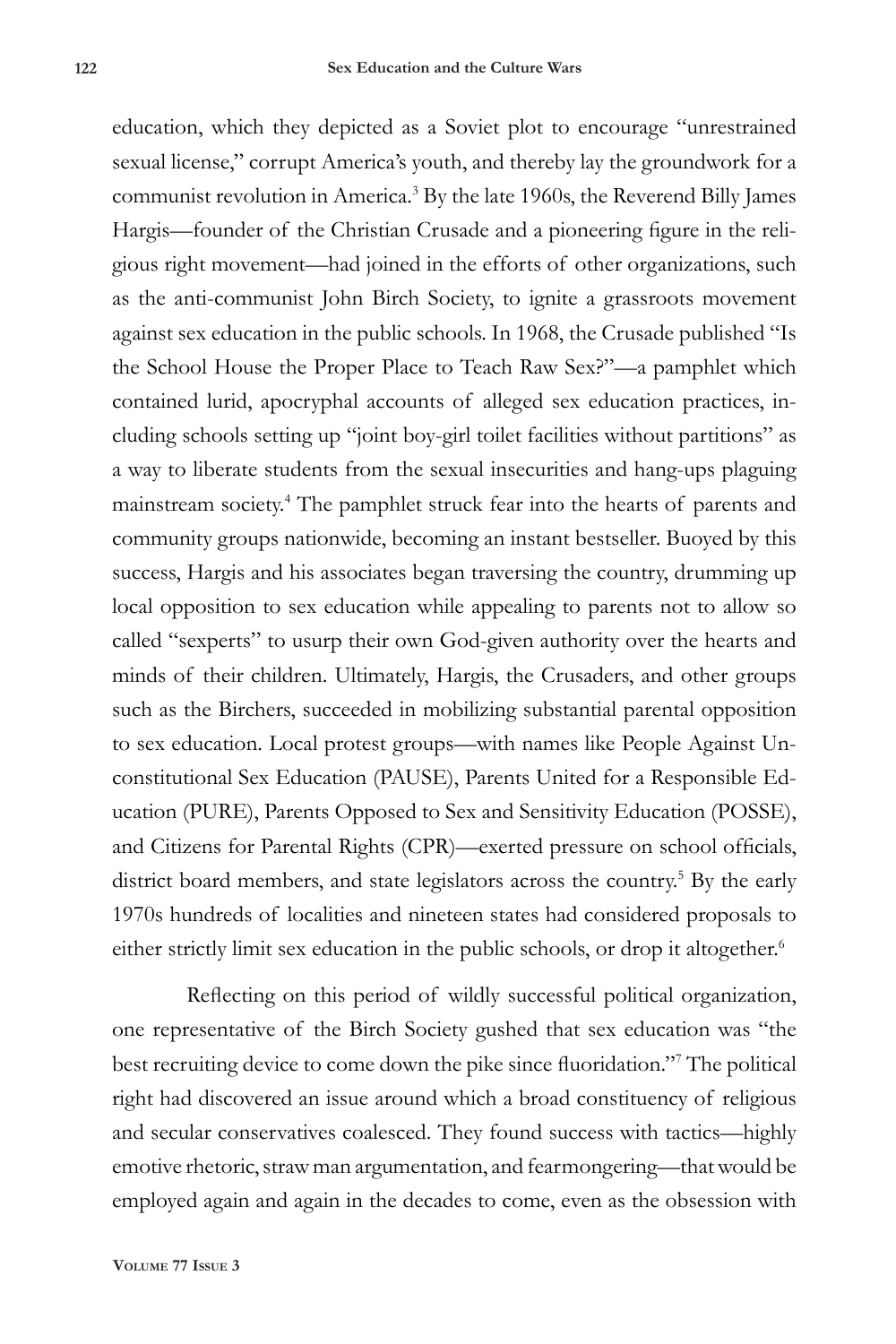communism gave way to an obsession with "secular humanism," and even as the debate shifted in the early 1980s from whether schools should teach sex education at all to what form sex education should take. In reference to episodic outbreaks of collective panic over youth sexuality that sprang up in the ensuing decades, Janice Irvine writes that "rather than epiphenomenal, intense emotional reactions were strategically produced through a discourse of sexual danger and depravity that shaped how citizens throughout the United States spoke and felt about sex education."8

One lasting legacy of this cultural and political agitation is that sex education continues to occupy a central place in the culture wars that divide Americans along ideological fault lines. Furthermore, the politically motivated scare tactics that the Crusaders, Birchers, and other right-wing organizations found such success with in the 1960s continue to be employed today for recruitment and political mobilization purposes. Consider the 2020 brochure issued by the Family Research Council entitled, "Sex Education in Public Schools: Sexualization of Children and LGBT Indoctrination."9 The brochure takes a page from the Christian Crusade's 1968 "School House" pamphlet and adds a vehemently homophobic and transphobic twist. Among other incendiary claims, it asserts that schools across the country are "devoting significant classroom time" to teaching children "techniques to pleasure their sex partners," "the joys of sex toys," and "how to get secret abortions without telling [your] parents."<sup>10</sup> It also condemns comprehensive sexuality education curricula for "[promoting] homosexual/bisexual behavior" and "transgender ideology," which it warns may have "potentially devastating" consequences, such as pushing children "down the path that can lead to irreversible chemical and surgical mutilation of their bodies."11 Clearly, now as in the past, sex education is a focus of intense fearmongering among activists who seek to divide the public, consolidate and galvanize their supporters, and expand their sphere of influence.

My attempt here to provide some historical context for the bitter disputes over sex education in no way diminishes Bialystok's thesis. Again, acknowledging areas of agreement—even at the level of more abstract, higher order values—is a vital and necessary step in de-escalating these acrimonious and too frequently